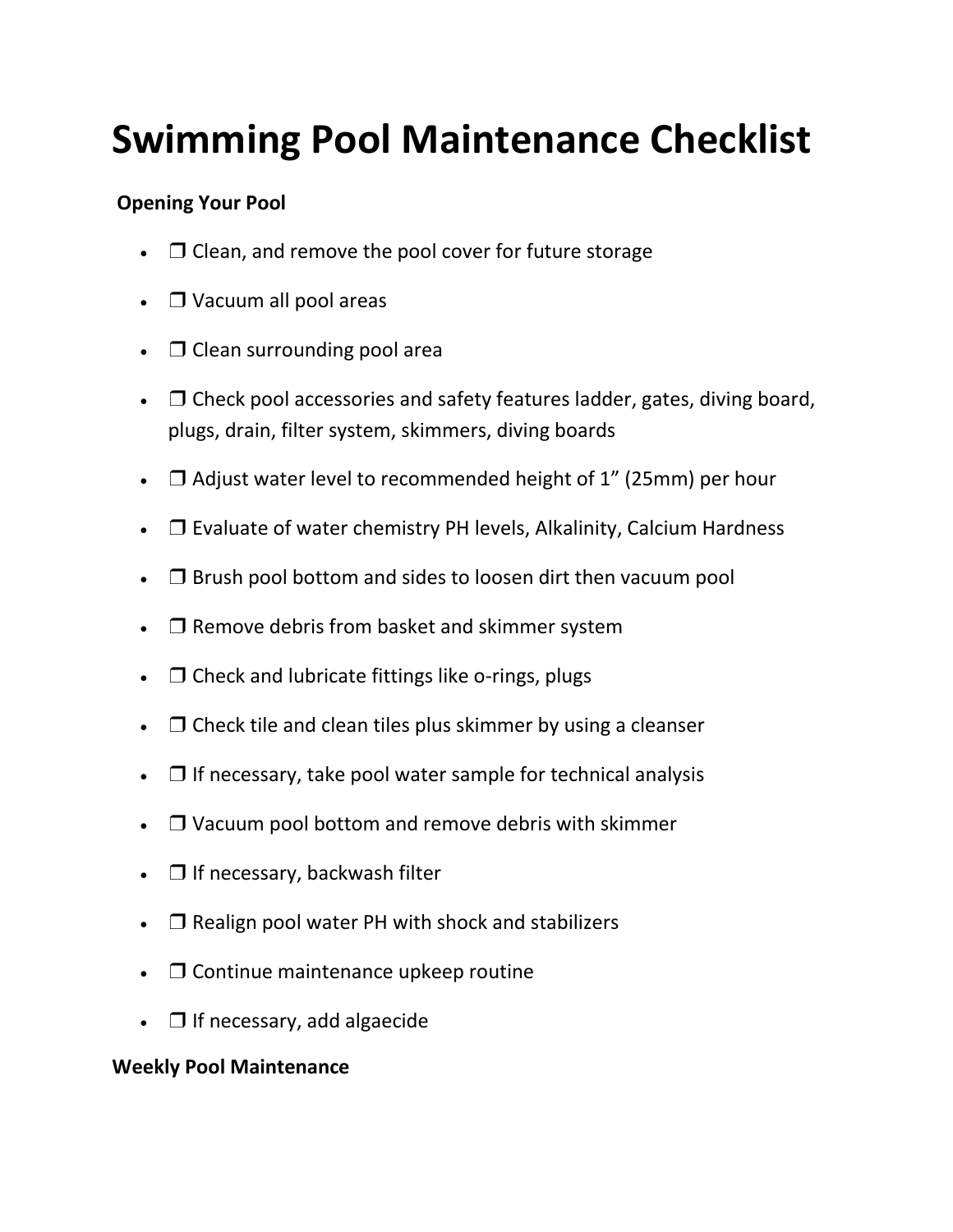- $\Box$  Use leaf scoop to remove debris on the bottom of your pool
- $\Box$  Feed the pool with chlorine or other sanitizer to satisfy its requirements either manually or automatically.
- $\Box$  Ensure the water level is correct for the pump system
- $\Box$  Adjust pool chemical levels using test kits
- $\Box$  Perform visual inspection of pool water to ensure color, clarity, and visible debris
- $\Box$  Remove organic debris
- $\Box$  Add pool shock to ensure pool does not turn green and remove contaminants
- $\Box$  Adjust pool chemistry pH, alkalinity, calcium hardness
	- $\circ$   $\Box$  Only adjust pH levels once a week.
	- $\circ$   $\Box$  pH should range between 7.3 7.7 depending upon the pool finish. pH levels should be adjusted to increase or decrease until they are in the right levels.
	- $\circ$   $\Box$  To increase pH levels use a pH increaser like sodium carbonate. To decrease pH levels use a pH decreaser like sodium bicarbonate.
- $\bullet$   $\Box$  Test bromine and chlorine levels:
	- $\circ$   $\Box$  Free chlorine levels should range between 1-3 ppm
	- $\circ$   $\Box$  Free bromine levels should range between 3-5 ppm
- □ Adjust Alkalinity levels
- □ Adjust Stabilizer and Oxidizer levels
- $\Box$  Clean water line near tile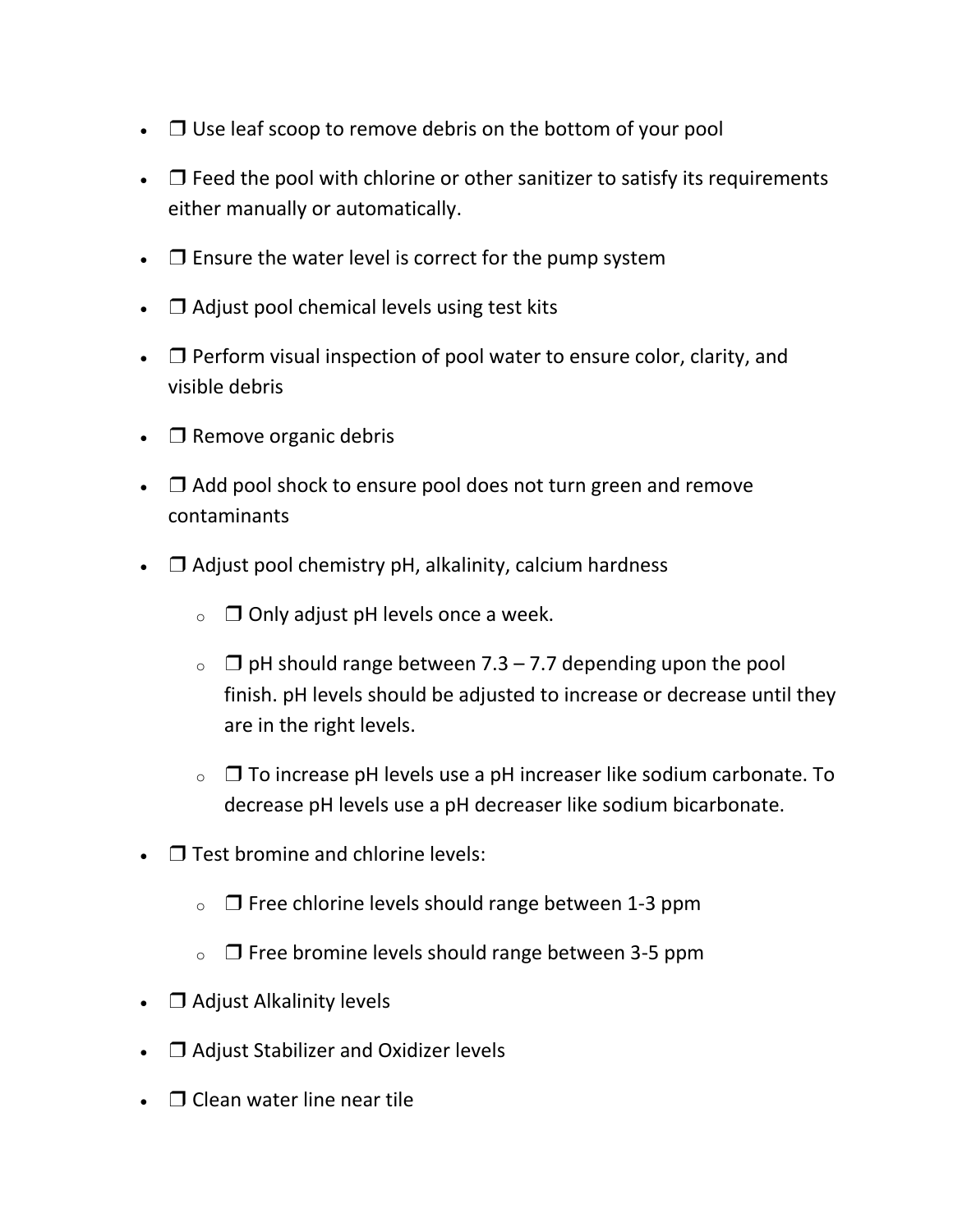- $\Box$  If necessary, backwash filter and check pressure
- $\Box$  Adjust water level to recommended height of 1" (25mm) per hour
- $\Box$  If necessary, adjust pool chemicals to prevent algae

### **Monthly Pool Maintenance:**

- $\Box$  Test pool chemistry make up
- □ Adjust for pH level and dissolved solid levels
- $\Box$  Pool alkalinity should range between 120-150 ppm
- ❒ Add chemicals to the filter as needed
- $\Box$  Perform visual inspection of seals, tile, grout, as well as other pool areas
- $\Box$  Calculate (LSI) [Langlier Saturation Index](https://blog.orendatech.com/langelier-saturation-index) as necessary
- □ Evaluate salt levels if you own a saltwater pool
- $\bullet$   $\Box$  Check pool liner for tears or damage
- $\Box$  Depending on pool finish check for damage like cracks or leaks.
- $\Box$  Evaluate seals for pump and motor.
- $\bullet$   $\Box$  Evaluate integrity of pool safety equipment.

### **Closing a Pool:**

- $\bullet$   $\Box$  Check pool chemistry to evaluate levels
	- $\circ$   $\Box$  pH should range between 7.3 7.7 depending upon the pool finish.
	- $\circ$   $\Box$  Total Alkalinity: 80 120 parts per million (ppm)
	- $\circ$   $\Box$  Calcium Hardness: 180 220 ppm